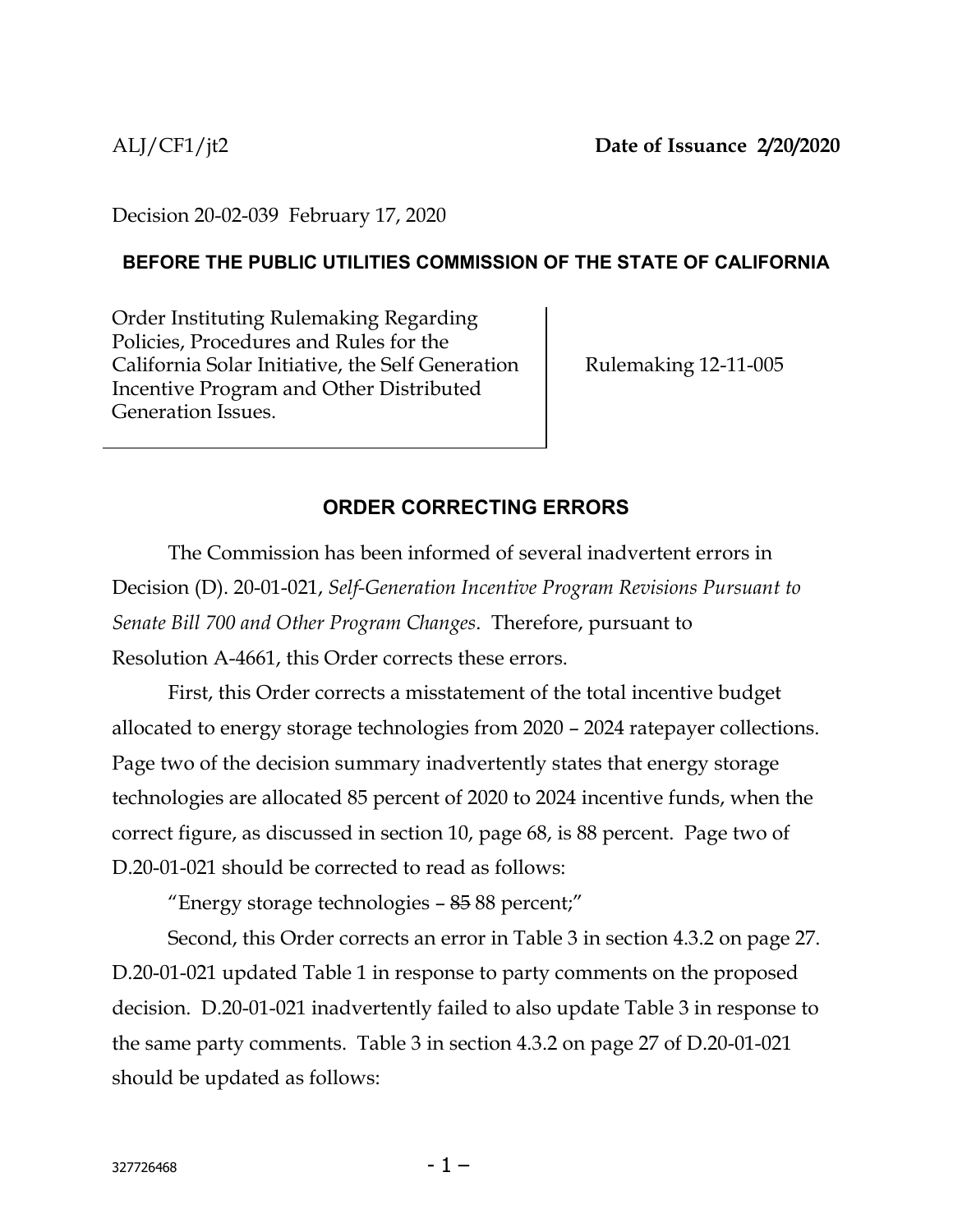|                 | Total 2020 - 2024<br>Allocation<br>(\$ millions) | Administrative<br>Allocation<br>(\$ millions) | Incentive<br>Allocation<br>$($$ millions) |
|-----------------|--------------------------------------------------|-----------------------------------------------|-------------------------------------------|
|                 | \$107.9                                          | \$10.79                                       | \$97.11                                   |
| CSE             | \$110                                            | \$11                                          | \$99                                      |
|                 | <del>\$74.7</del>                                | \$5.23                                        | \$69.47                                   |
| <b>SoCalGas</b> | \$80                                             | \$5.6                                         | \$74.4                                    |

**Table 3: CSE and SoCalGas Administrative and Incentive Budgets**

Third, and relatedly, this Order corrects 14 inadvertent small budget errors in Table 4 in section 4.4 on page 27 that stem from the inadvertent errors in Table 3 as indicated above. Regarding Table 4, the total allocation of 2020 – 2024 collections to incentives budgets was indicated as \$813,981,000 when it should be \$813,400,000, and the related adopted allocations from 2020 to 2024 collections for six specific incentive budgets likewise must be slightly corrected (column 5). In addition, the total estimated incentive funds available between 2019 and 2025 was indicated as \$1,214,730,204 when it should have been indicated as \$1,214,149,204, and the related estimated total budgets available from 2019 to 2025 for six incentive budgets must likewise be slightly corrected (column 6). We also delete the phrase "\$ millions" from columns 3, 5, and 6, as this inadvertently remained in the final decision. Table 4 is therefore corrected as follows: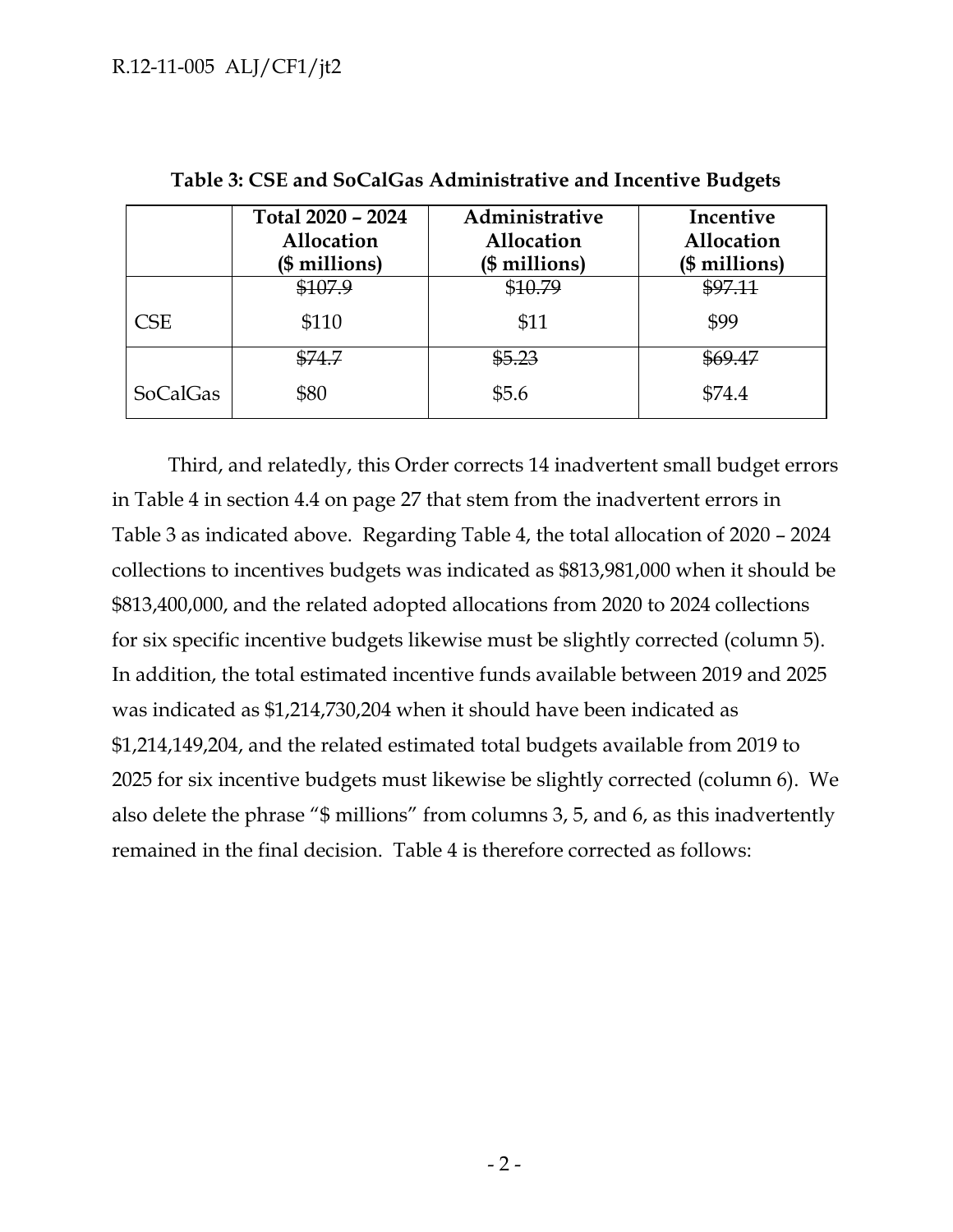|                                     |                             |                           | Adopted Allocation of 2020- |                                | <b>Total Incentive Funds</b>       |              |
|-------------------------------------|-----------------------------|---------------------------|-----------------------------|--------------------------------|------------------------------------|--------------|
|                                     | <b>Currently Authorized</b> |                           | 2024 Collections            |                                | Available (2019-2025)              |              |
|                                     |                             | Budget as of<br>September |                             | <b>Total Amount</b>            |                                    |              |
|                                     |                             | 2019                      |                             | $(2020 - 2024)$                | Budget                             |              |
|                                     | Percent                     | $($$ millions $)$         | Percent                     | $($$ millions $)$              | $($$ millions $)$                  | Percent      |
| Renewable                           |                             |                           |                             | \$97,677,720                   | \$104,438,021                      |              |
| generation                          | 20                          | \$6,760,301               | 12                          | \$97,608,000                   | \$104,368,301                      | 9            |
| Large-scale<br>storage              | 52                          | \$216,818,321             | 10                          | \$81,398,100<br>\$81,340,000   | \$298,216,421<br>\$298,158,321     | 25           |
| Equity-Large<br>Scale               | 17                          | \$52,852,387              | $\overline{0}$              | \$0                            | \$52,852,387                       | 4            |
| Residential<br>storage              | 8                           | \$3,086,504               | 7                           | \$56,978,670<br>\$56,938,000   | \$60,065,174<br>\$60,024,504       | 5            |
| Equity-<br>residential              | 3                           | \$7,231,691               | 3                           | \$24,419,430<br>\$24,402,000   | \$31,651,121<br>31,633,691         | 3            |
| <b>Equity Resiliency</b>            |                             | \$100,000,000             | 63                          | \$512,808,030<br>\$512,442,000 | \$612,808,030<br>\$612,442,000     | 50           |
| HPWH (General)                      |                             | \$0                       | 5                           | \$40,699,050<br>\$40,670,000   | \$40,699,050<br>\$40,670,000       | 3            |
| HPWH (Equity)                       |                             | \$4,000,000               | $\overline{0}$              | \$0                            | \$4,000,000                        |              |
| San Joaquin<br><b>Valley Pilots</b> |                             | \$10,000,000              | $\boldsymbol{0}$            | \$0                            | \$10,000,000                       | $\mathbf{1}$ |
|                                     |                             |                           |                             | \$813,981,000                  |                                    |              |
| <b>Total</b>                        | 100                         | \$400,749,204             | 100                         | \$813,400,000                  | \$1,214,730,204<br>\$1,214,149,204 | 100          |

### **Table 4: 2020 to 2024 Adopted Allocations and Total Incentives Budgets**

Fourth, this Order corrects Ordering Paragraph 7 to reflect the corrections to Table 3. Ordering Paragraph 7 should be modified to approve administrative budgets of \$5.6 million and \$11 million to Southern California Gas Company and Center for Sustainable Energy respectively, as follows:

Southern California Gas Company and the Center for Sustainable Energy shall allocate seven and 10 percent of their total 2020 to 2024 collections, or \$5.2 5.6 million and \$10.8 11 million respectively, to their Self-Generation Incentive Program administrative budgets and shall allocate approximately 10 percent of their adopted annual administrative allocations to the Marketing, Education and Outreach Plan required in Decision 19-09-027.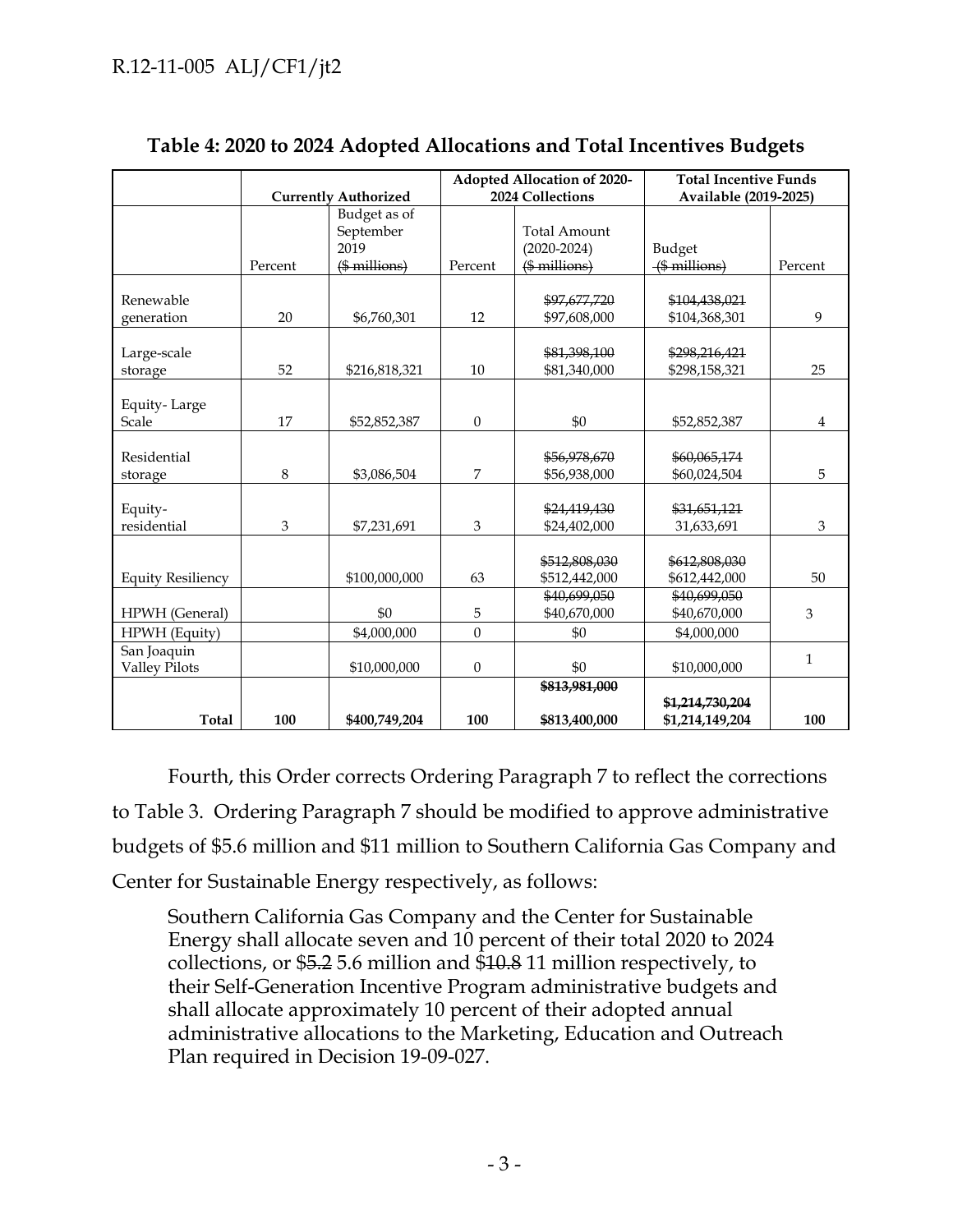### R.12-11-005 ALJ/CF1/jt2

Fifth, this Order corrects the table contained in Ordering Paragraph 6 to reflect two of the corrections to Table 4 discussed above. The table in Ordering Paragraph six inadvertently indicates the total allocation to the equity resiliency budget from 2020 to 2024 collections as \$513 million when it should be \$512 million. It also inadvertently sums the total budget available for incentives from 2020 to 2024 collections to \$814 million when this should be \$813 million based on the changes to Table 4. The table in Ordering Paragraph 6 should be corrected as follows:

|                                                    | <b>Incentive Budget Allocations for 2020-2024 Collections</b> |                      |  |  |
|----------------------------------------------------|---------------------------------------------------------------|----------------------|--|--|
|                                                    | Percent                                                       | Amount (\$ millions) |  |  |
| Renewable generation                               | 12                                                            | \$98                 |  |  |
| Large-scale storage (greater than 10<br>kilowatts) | 10                                                            | \$81                 |  |  |
| Residential storage                                | 7                                                             | \$57                 |  |  |
| Residential equity                                 | 3                                                             | \$24                 |  |  |
| Equity resiliency                                  | 63                                                            | \$513 \$512          |  |  |
| Heat pump water heaters                            | 5                                                             | \$41                 |  |  |
| <b>Total</b>                                       | 100                                                           | \$814 \$813          |  |  |

Sixth, to reflect these changes, we add a clarifying sentence to section 10.10 on page 78 as follows:

Since the distribution of \$166 million using the percentages in Table 1 differs slightly from a doubling of the amounts in millions directed in D.06-12-033, the final decision amends Table 1 to reflect the doubling methodology articulated in D.17-04-017. The final decision also amends Table 3 and Table 4 to reflect the flow through of changes made to Table 1. As approved in D.16-06-055, SGIP incentive funds are available on a continuous basis.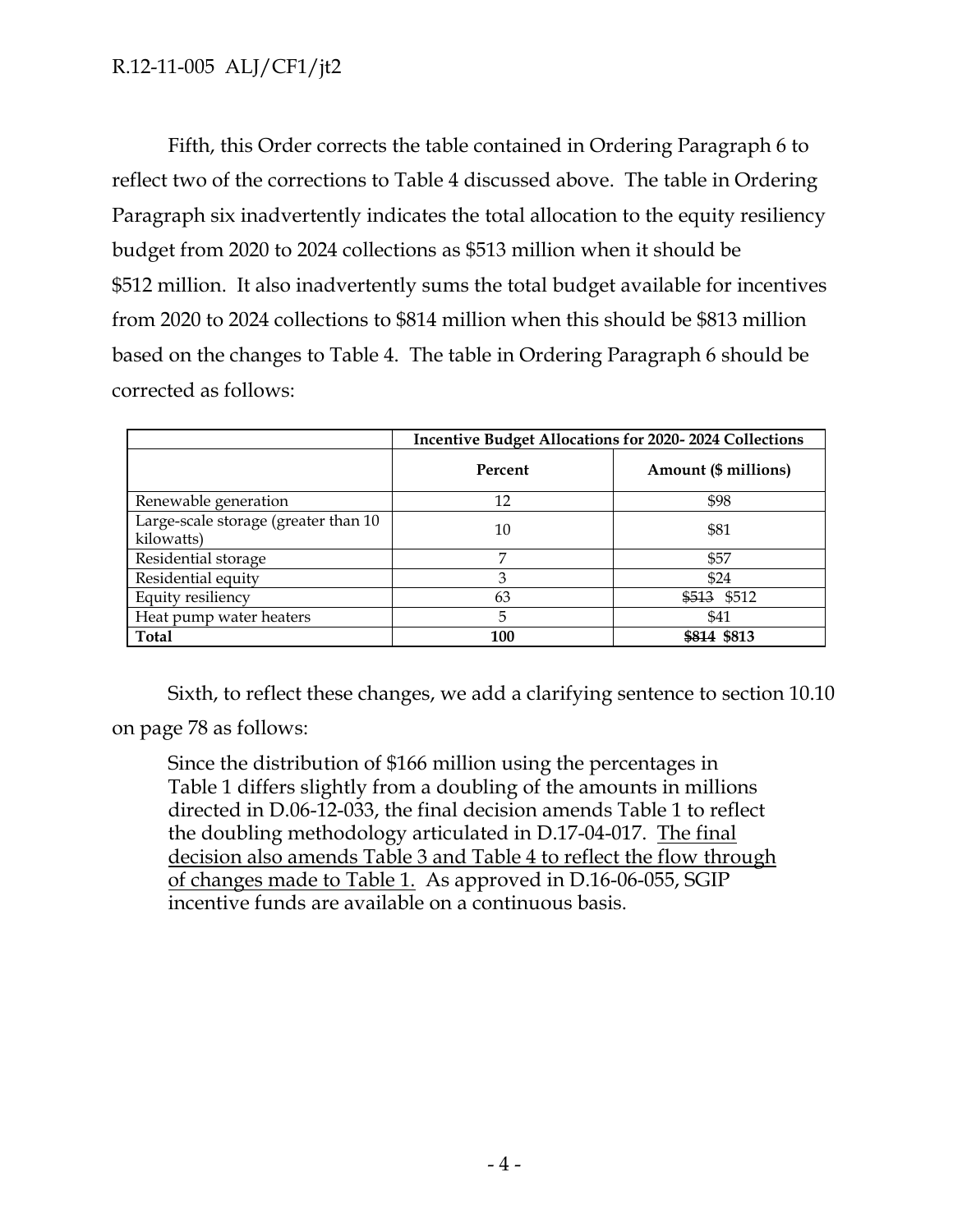Seventh, to reflect the changes indicated above to the table in Ordering Paragraph 6, we change the figure \$513 million to \$512 million in Ordering Paragraph 13, which is corrected as follows:

Pacific Gas and Electric Company, Southern California Edison Company, Southern California Gas Company and the Center for Sustainable Energy shall allocate the full \$513 \$512 million budget approved for the equity resiliency budget from 2020 to 2024 collections to the single equity resiliency incentive level approved in Decision 19-09-027.

Finally, this Order corrects a misstatement in section 5.1.1 on page 32 regarding the allocation of ratepayer funds collected during 2020 to 2024 to the large-scale storage budget. A figure of \$98 is referenced when the correct amount is \$81 million. Thus, the following sentence should be corrected to read:

We allocate the nearly \$98 81 million in 2020 to 2024 collections for large-scale storage incentives equally across the existing Step 3 to Step 5 (*see* Table 4).

**IT IS ORDERED** that Decision (D.) 20-01-021 is corrected as follows:

1. Page two of the summary section is corrected to read:

"Energy storage technologies – 85 88 percent;"

2. Table 3 in section 4.3.2 on page 27 is corrected to read:

| Table 3: CSE and SoCalGas Administrative and Incentive Budgets |
|----------------------------------------------------------------|
|----------------------------------------------------------------|

|                 | Total 2020 - 2024<br>Allocation<br>(\$ millions) | Administrative<br>Allocation<br>(\$ millions) | Incentive<br>Allocation<br>(\$ millions) |
|-----------------|--------------------------------------------------|-----------------------------------------------|------------------------------------------|
|                 | \$107.9                                          | \$10.79                                       | \$97.11                                  |
| CSE             | \$110                                            | \$11                                          | \$99                                     |
|                 | \$74.7                                           | \$5.23                                        | <del>\$69.47</del>                       |
| <b>SoCalGas</b> | \$80                                             | \$5.6                                         | \$74.4                                   |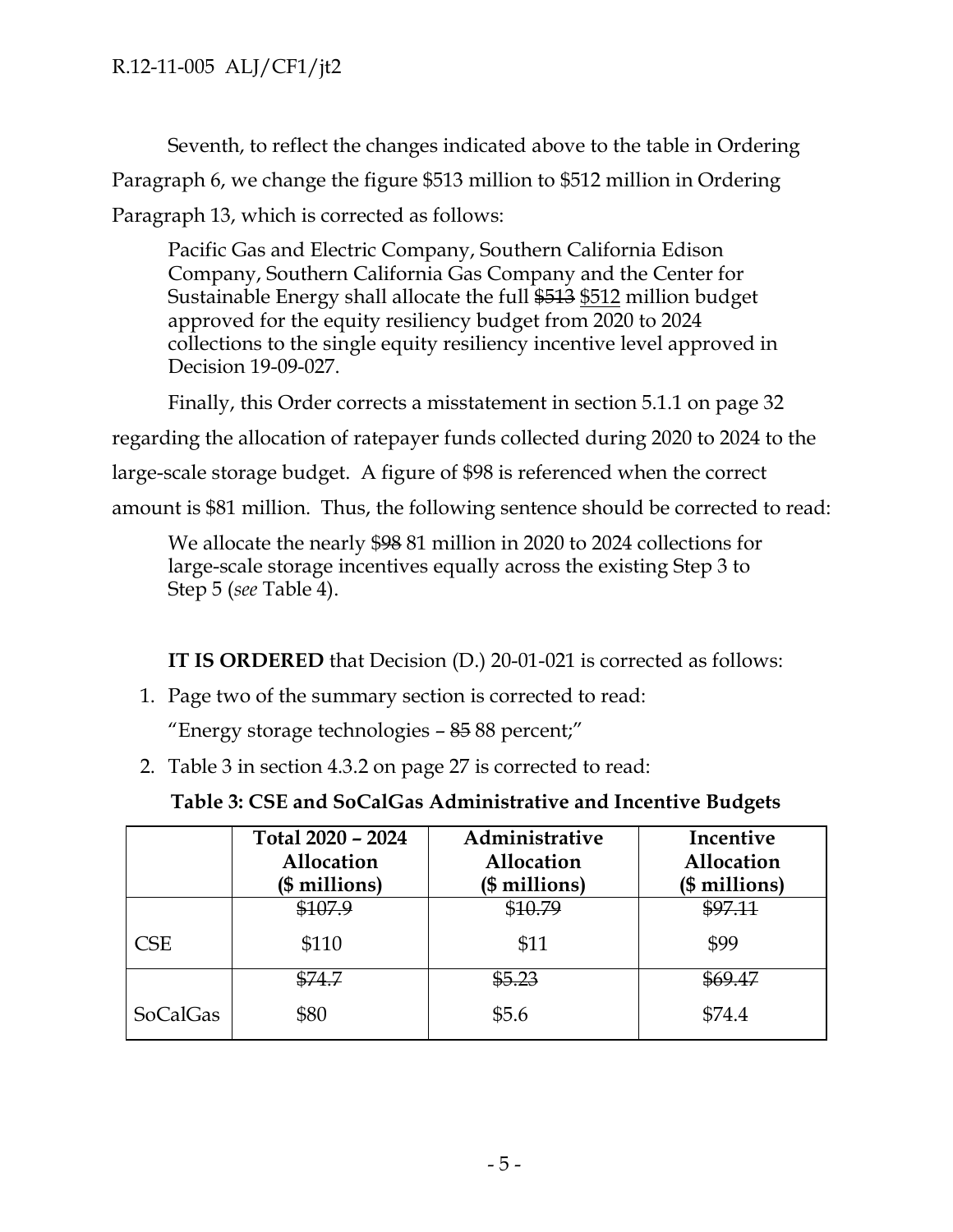3. Table 4 in section 4.4 on page 27 is corrected as follows:

|                                     | <b>Currently Authorized</b> |                                   |                  | Adopted Allocation of 2020-<br>2024 Collections | <b>Total Incentive Funds</b><br>Available (2019-2025) |                |
|-------------------------------------|-----------------------------|-----------------------------------|------------------|-------------------------------------------------|-------------------------------------------------------|----------------|
|                                     |                             | Budget as of<br>September<br>2019 |                  | <b>Total Amount</b><br>$(2020 - 2024)$          | Budget                                                |                |
|                                     | Percent                     | $($$ millions)                    | Percent          | (\$ millions)                                   | (\$ millions)                                         | Percent        |
| Renewable<br>generation             | 20                          | \$6,760,301                       | 12               | \$97,677,720<br>\$97,608,000                    | \$104,438,021<br>\$104,368,301                        | 9              |
| Large-scale<br>storage              | 52                          | \$216,818,321                     | 10               | \$81,398,100<br>\$81,340,000                    | \$298,216,421<br>\$298,158,321                        | 25             |
| Equity-Large<br>Scale               | 17                          | \$52,852,387                      | $\mathbf{0}$     | \$0                                             | \$52,852,387                                          | $\overline{4}$ |
| Residential<br>storage              | 8                           | \$3,086,504                       | 7                | \$56,978,670<br>\$56,938,000                    | \$60,065,174<br>\$60,024,504                          | 5              |
| Equity-<br>residential              | 3                           | \$7,231,691                       | 3                | \$24,419,430<br>\$24,402,000                    | \$31,651,121<br>31,633,691                            | 3              |
| <b>Equity Resiliency</b>            |                             | \$100,000,000                     | 63               | \$512,808,030<br>\$512,442,000                  | \$612,808,030<br>\$612,442,000                        | 50             |
| HPWH (General)                      |                             | \$0                               | 5                | \$40,699,050<br>\$40,670,000                    | \$40,699,050<br>\$40,670,000                          | 3              |
| HPWH (Equity)                       |                             | \$4,000,000                       | $\mathbf{0}$     | \$0                                             | \$4,000,000                                           |                |
| San Joaquin<br><b>Valley Pilots</b> |                             | \$10,000,000                      | $\boldsymbol{0}$ | \$0                                             | \$10,000,000                                          | $\mathbf{1}$   |
| <b>Total</b>                        | 100                         | \$400,749,204                     | 100              | \$813,981,000<br>\$813,400,000                  | \$1,214,730,204<br>\$1,214,149,204                    | 100            |

#### **Table 4: 2020 to 2024 Adopted Allocations and Total Incentives Budgets**

#### 4. Ordering Paragraph seven is corrected to read:

"Southern California Gas Company and the Center for Sustainable Energy shall allocate seven and 10 percent of their total 2020 to 2024 collections, or \$5.2 5.6 million and \$10.8 11 million respectively, to their Self-Generation Incentive Program administrative budgets and shall allocate approximately 10 percent of their adopted annual administrative allocations to the Marketing, Education and Outreach Plan required in Decision 19-09-027."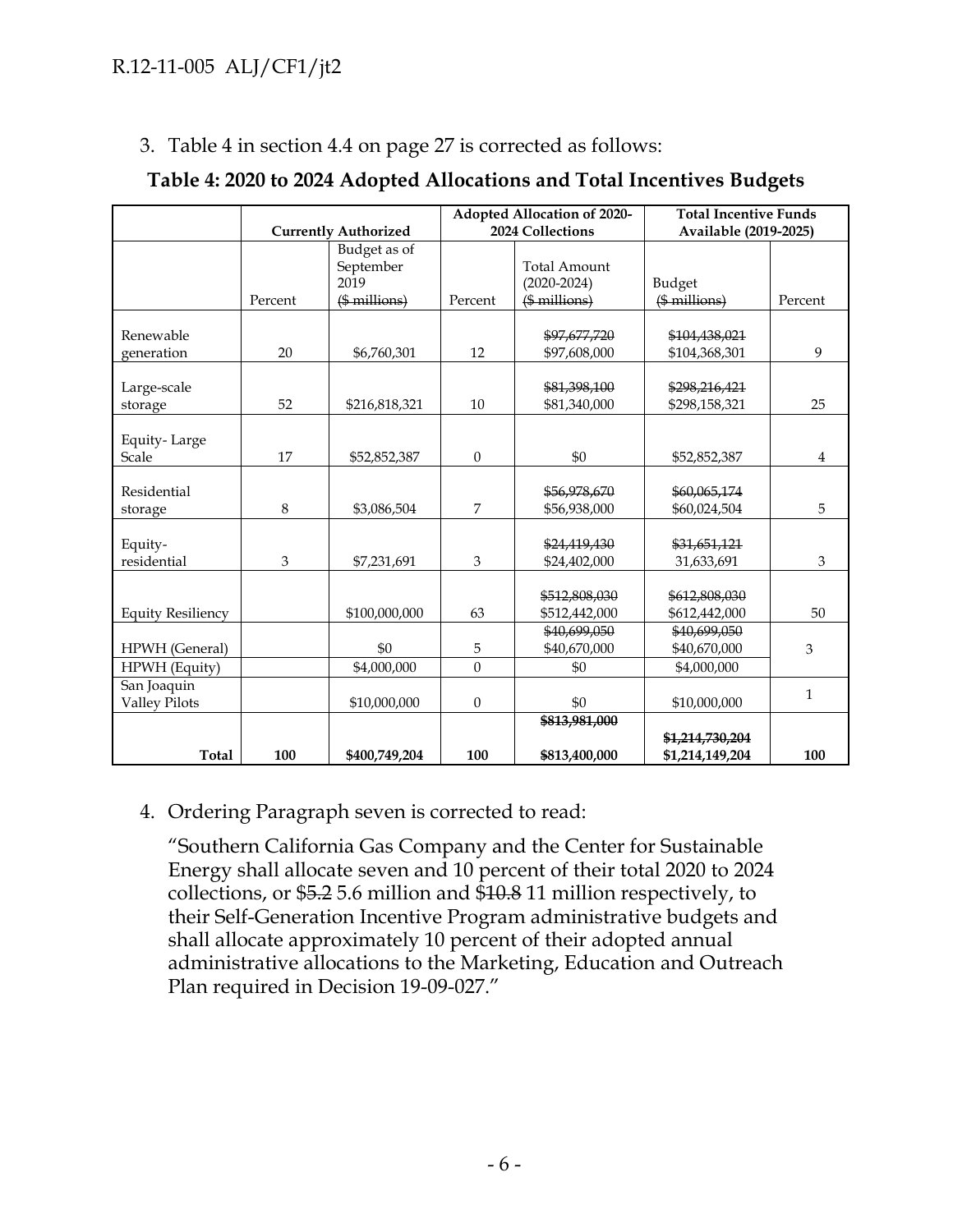### R.12-11-005 ALJ/CF1/jt2

|                                                    | <b>Incentive Budget Allocations for 2020-2024 Collections</b> |                      |  |  |
|----------------------------------------------------|---------------------------------------------------------------|----------------------|--|--|
|                                                    | Percent                                                       | Amount (\$ millions) |  |  |
| Renewable generation                               | 12                                                            | \$98                 |  |  |
| Large-scale storage (greater than 10<br>kilowatts) | 10                                                            | \$81                 |  |  |
| Residential storage                                | 7                                                             | \$57                 |  |  |
| Residential equity                                 | 3                                                             | \$24                 |  |  |
| Equity resiliency                                  | 63                                                            | \$513 \$512          |  |  |
| Heat pump water heaters                            | 5                                                             | \$41                 |  |  |
| <b>Total</b>                                       | 100                                                           | \$814 \$813          |  |  |

5. The table contained in Ordering Paragraph six is corrected as follows:

6. Ordering Paragraph 13 is corrected as follows:

Pacific Gas and Electric Company, Southern California Edison Company, Southern California Gas Company and the Center for Sustainable Energy shall allocate the full \$513 \$512 million budget approved for the equity resiliency budget from 2020 to 2024 collections to the single equity resiliency incentive level approved in Decision 19-09-027.

7. Section 10.10 on page 78 is revised as follows:

Since the distribution of \$166 million using the percentages in Table 1 differs slightly from a doubling of the amounts in millions directed in D.06-12-033, the final decision amends Table 1 to reflect the doubling methodology articulated in D.17-04-017. The final decision also amends Table 3 and Table 4 to reflect the flow through of changes made to Table 1. As approved in D.16-06-055, SGIP incentive funds are available on a continuous basis.

8. Page 32 in section 5.1.1 is corrected to read:

We allocate the nearly \$98 81 million in 2020 to 2024 collections for large-scale storage incentives equally across the existing Step 3 to Step 5 (*see* Table 4).